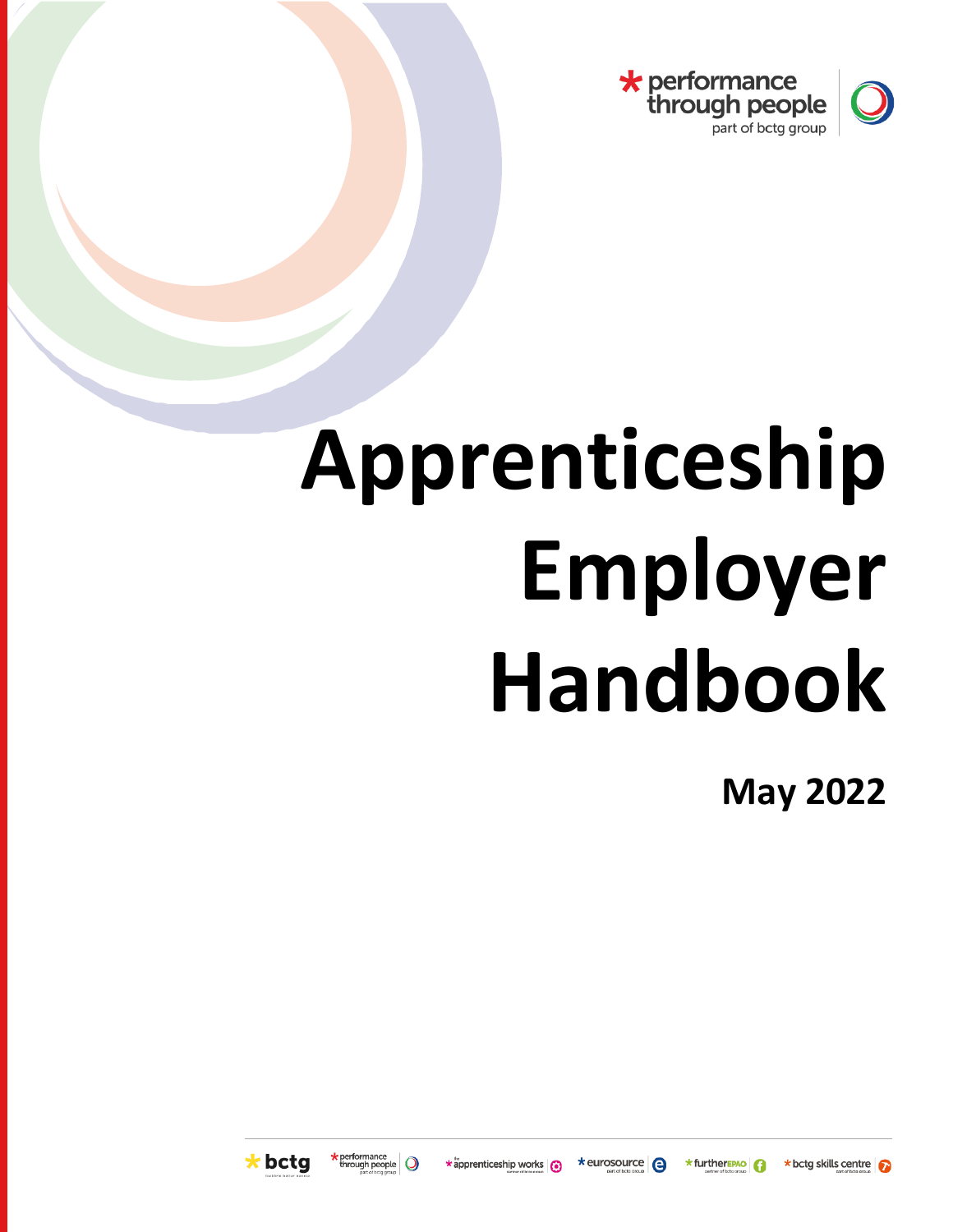

# **Contents**

| A Warm Welcome                                | Page 3  |
|-----------------------------------------------|---------|
| Introduction to PTP Training Limited          | Page 4  |
| What will it be like to employ an Apprentice? | Page 5  |
| Safeguarding                                  | Page 6  |
| Sexual Harassment                             | Page 7  |
| <b>Wellbeing and Mental Health</b>            | Page 7  |
| <b>British Values and Prevent</b>             | Page 8  |
| <b>Health and Safety</b>                      | Page 9  |
| The Role of a Mentor                          | Page 10 |
| 20% Off-The-Job Training                      | Page 11 |
| <b>End Point Assessment</b>                   | Page 12 |
| <b>Exams and Assessments</b>                  | Page 13 |
| The Law and your Apprentice                   | Page 13 |
| <b>Celebrating Success</b>                    | Page 14 |
| <b>Your Feedback</b>                          | Page 14 |

\*furtherEPAO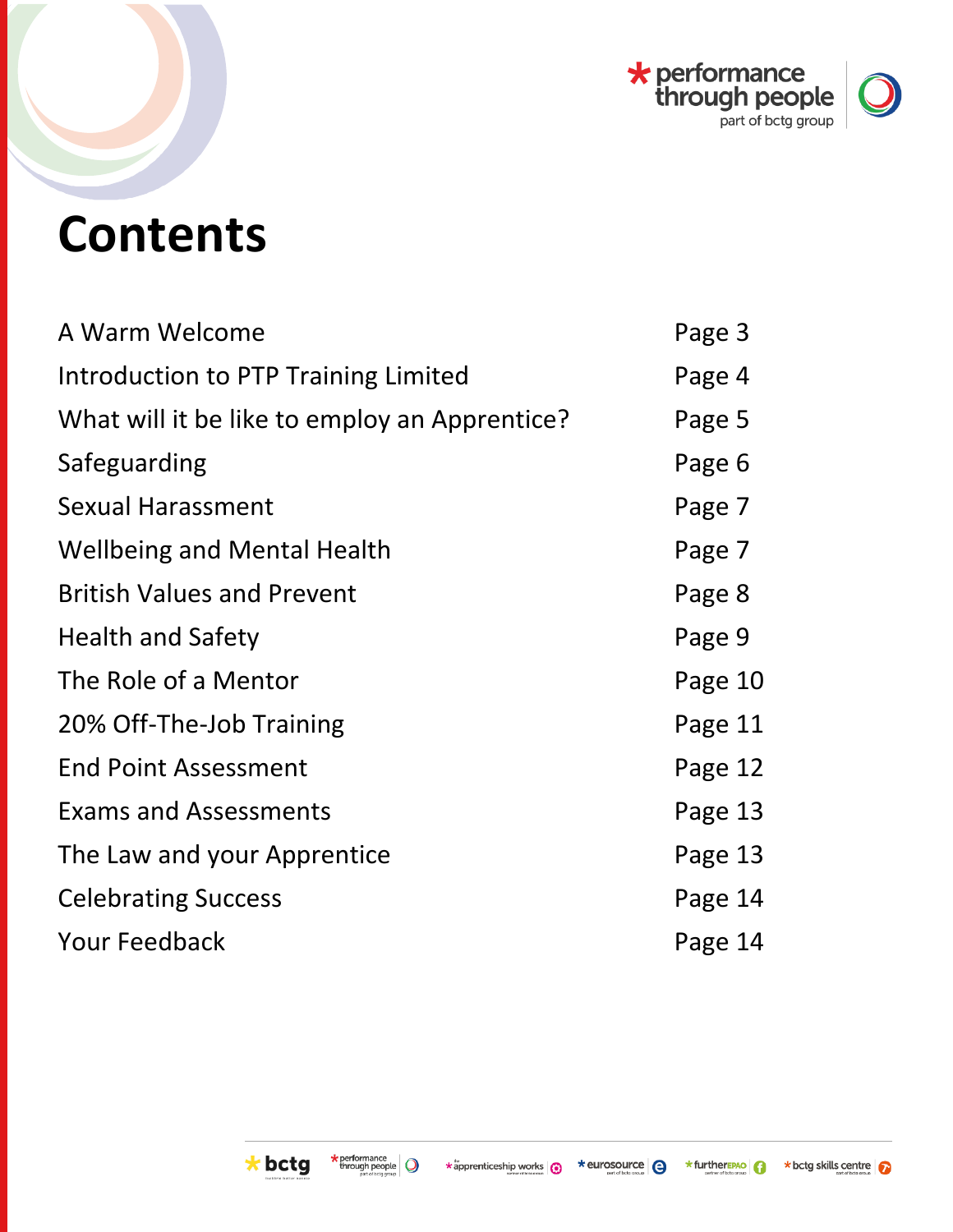



# **A Warm Welcome**



<span id="page-2-0"></span>As Managing Director, I am delighted to welcome you to Performance Through People (PTP Training Limited), I hope that your experience with us will be both valuable and productive.

PTP Training Limited is part of the BCTG Group, but our origins started in the 1970's. We are now one of the leading training providers in the West Midlands with a national footprint working with national organisations.

We deliver a wide range of Apprenticeship Standards from Level 2 to Level 7 and bespoke courses that are designed to meet your training and delivery needs.

We are really looking forward to working with you and encourage you to take advantage of the full range of courses we can offer to develop your workforce. Our Tutors are experienced and qualified, they will be on site with you training your staff, whilst our Business Development team are available to discuss all your skills requirements.

Within this handbook, we have detailed all the information you will need to know, sources of information, and QR Codes which you can use to give us feedback, where you have any suggestions, compliments, or if we have not met the high standards that we have set.

We encourage the celebration of success; we nominate our learners for awards and encourage them to attend graduation ceremonies, I look forward to meeting you at such an event.

#### **Rob Colbourne**

**Managing Director, Performance Through People**



\*furtherEPAO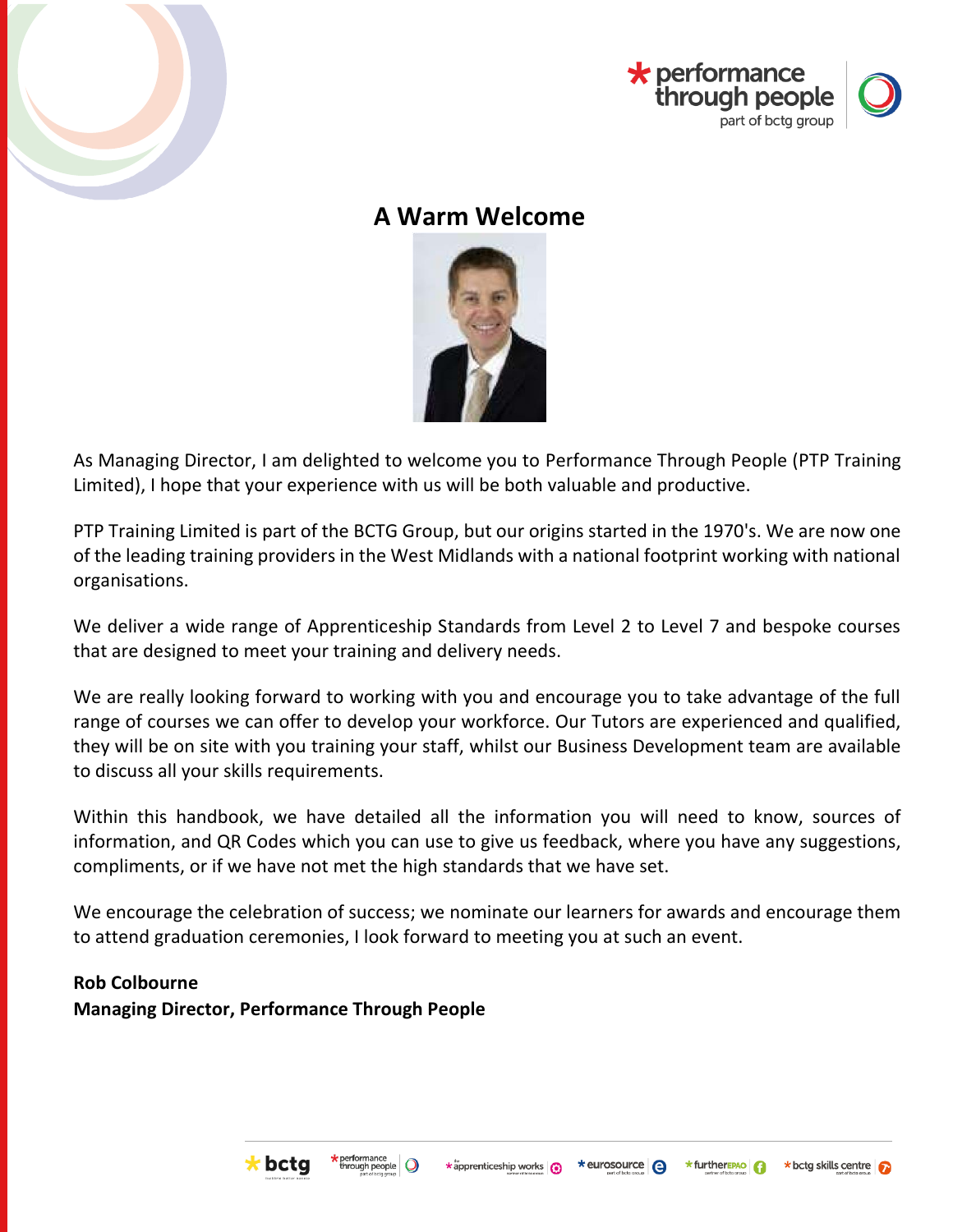



# <span id="page-3-0"></span>**Introduction to PTP Training Limited**

PTP Training Limited (Performance Through People) have a regional base in the West Midlands, we have a national footprint, having Learning and Development Tutors that operate in key locations.

We deliver a blended learning offer, providing teaching from Level 2 to Level 7, our Tutors are experienced, qualified and maintain their occupational competence through regular training and professional development.

A team of dedicated staff ensure all our customers receive an excellent service, and we welcome feedback and suggestions for improvement. Within this handbook there are QR Codes that can be used to provide feedback at any time.

We have a recruitment team "Search and Select" who support employers in managing vacancies for new apprentices. They provide a full end to end service: taking the vacancy, initial sifting of applicants, telephone interviews, matching employer's criteria, and organising interviews. Once the apprentice has secured the job, we electronically enrol onto the apprenticeship programme.

In addition to apprenticeships, we can offer a range of bespoke commercial courses, which our business development team will be able to discuss in detail with you. Just email: [info@ptp-training.co.uk](mailto:info@ptp-training.co.uk) or visit our website [http://www.ptp-training.co.uk/training-courses.](http://www.ptp-training.co.uk/training-courses)

Each occupational team will tailor the curriculum to the organisation they are working with to reflect their needs and practices. We work with our employers to plan how teaching will be delivered.



\*furtherEPAO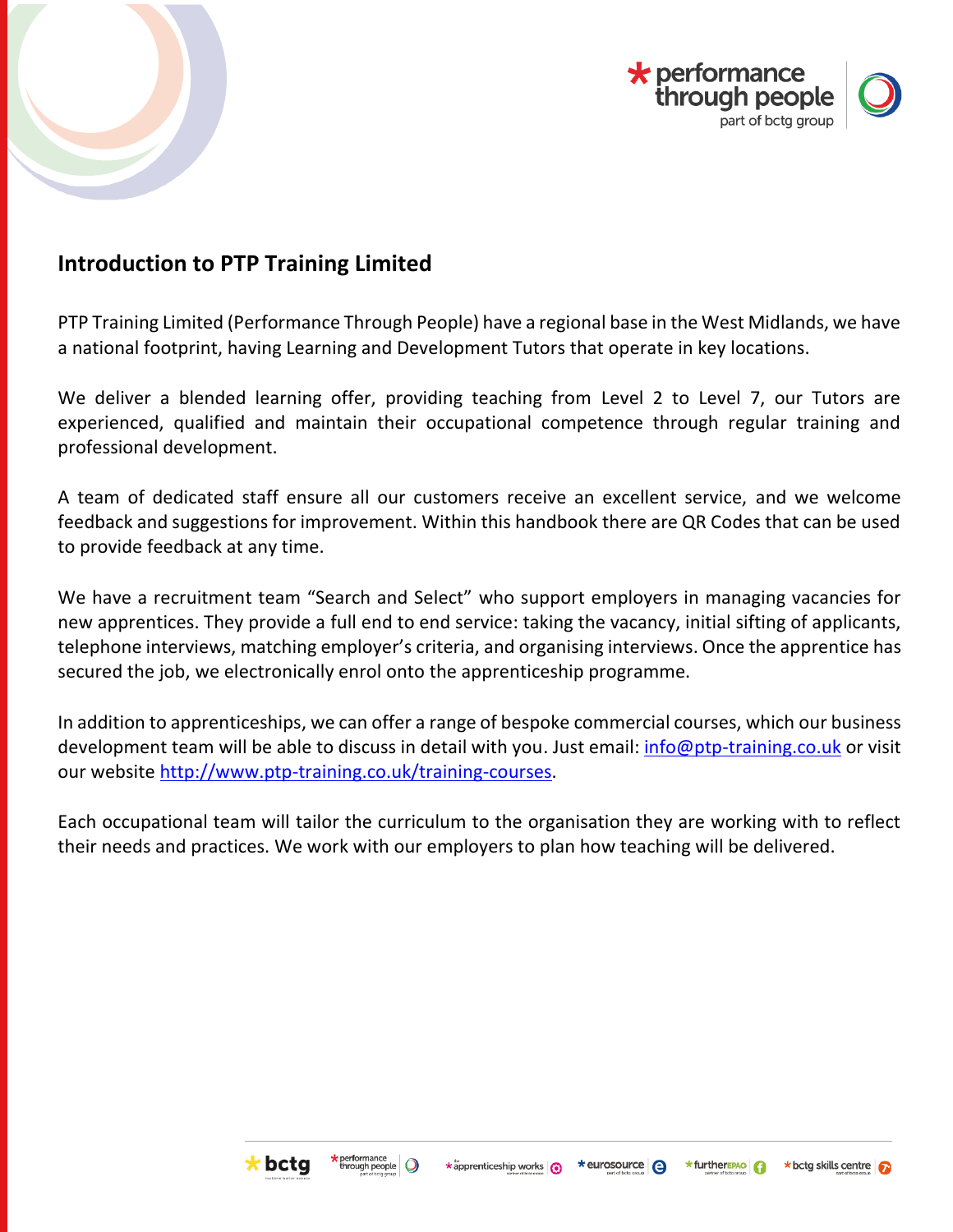



# <span id="page-4-0"></span>**What will it be like to employ an Apprentice?**

Each Apprentice has a Learning and Development Tutor who will provide all the teaching required to achieve their Apprenticeship Standard. They will book appointments with the Apprentice's assigned supervisor and the Apprentice, book a suitable learning space, and deliver on site teaching. They may request that the Apprentice attends regular off the job learning in one of our training centres or attends a mixture of physical and remote teaching sessions.

The Apprentice will receive log in details for their e-portfolio; this is where all contact information will be stored, off the job training time will be logged, and where progress checks against their knowledge, skills, and behaviours will be carried out with the supervisor, Apprentice and Tutor.

As we monitor behaviours as part of the Apprenticeship Standard, we use an App to register attendance at our training centres when your Apprentice attends for their off the job training. We provide feedback to our employers regarding attendance to ensure that our Apprentices our following the same protocols.

All Apprentices are supported and challenged to achieve the highest grade possible and develop their knowledge, skills, and behaviours to the highest level. Our teaching strategy is based on learning becoming embedded over time and transferring the skills that have been learned into the working environment, achieving a return on investment.

We ask you to support your Apprentice, communicate with us if something needs to change (like an appointment time), provide an appropriate learning space for visits, and follow our policies and guidance regarding safeguarding, health and safety and the Equality Act.

If you are a large Levy-paying organisation, we can provide an account management service. We allocate a dedicated member of our Business Development Team to support with your skills development, apprenticeship recruitment plans and general funding queries. We provide monthly reports detailing information about all your learners, their progress, appointments, achievements and off the job hours.

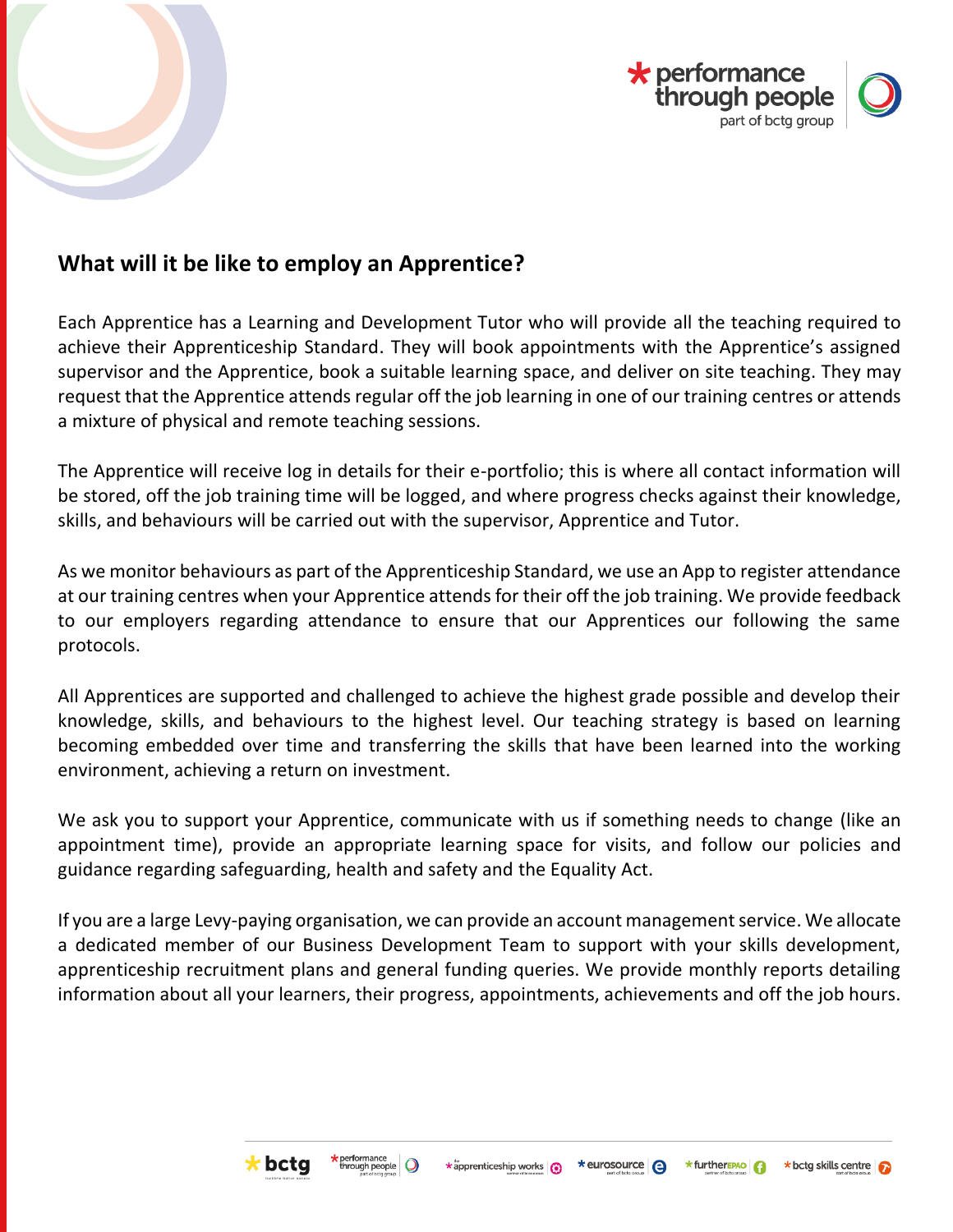



# <span id="page-5-0"></span>**Safeguarding**

We have two Designated Safeguarding Officers that can be contacted to discuss any issues or concerns you may have regarding your Apprentices. You can call 01922 651100 or scan the QR code link below that will take you straight to a confidential email address. Alternatively, you can contact the Safeguarding Officers directly on their mobiles.

Please use the following QR code:



#### **Designated Safeguarding Officers:**

**Julie Heathcote:** 07870 871008 **Anne Moore:** 07789 645668

PTP Training Limited have developed a Safeguarding Policy that is based upon the requirements of the Department for Education's 'Keeping Children Safe in Education' guidance (September 2021). All our staff have been trained in the process of early risk identification and maintain their knowledge through continual updates and training. Tutors will be able to offer support and guidance regarding safeguarding, providing information and links. We ask our employers to be aware of their responsibilities, particularly with learners that are 16-18 years of age. Our Board members have also completed training relating to Safeguarding.



\*furtherEPAO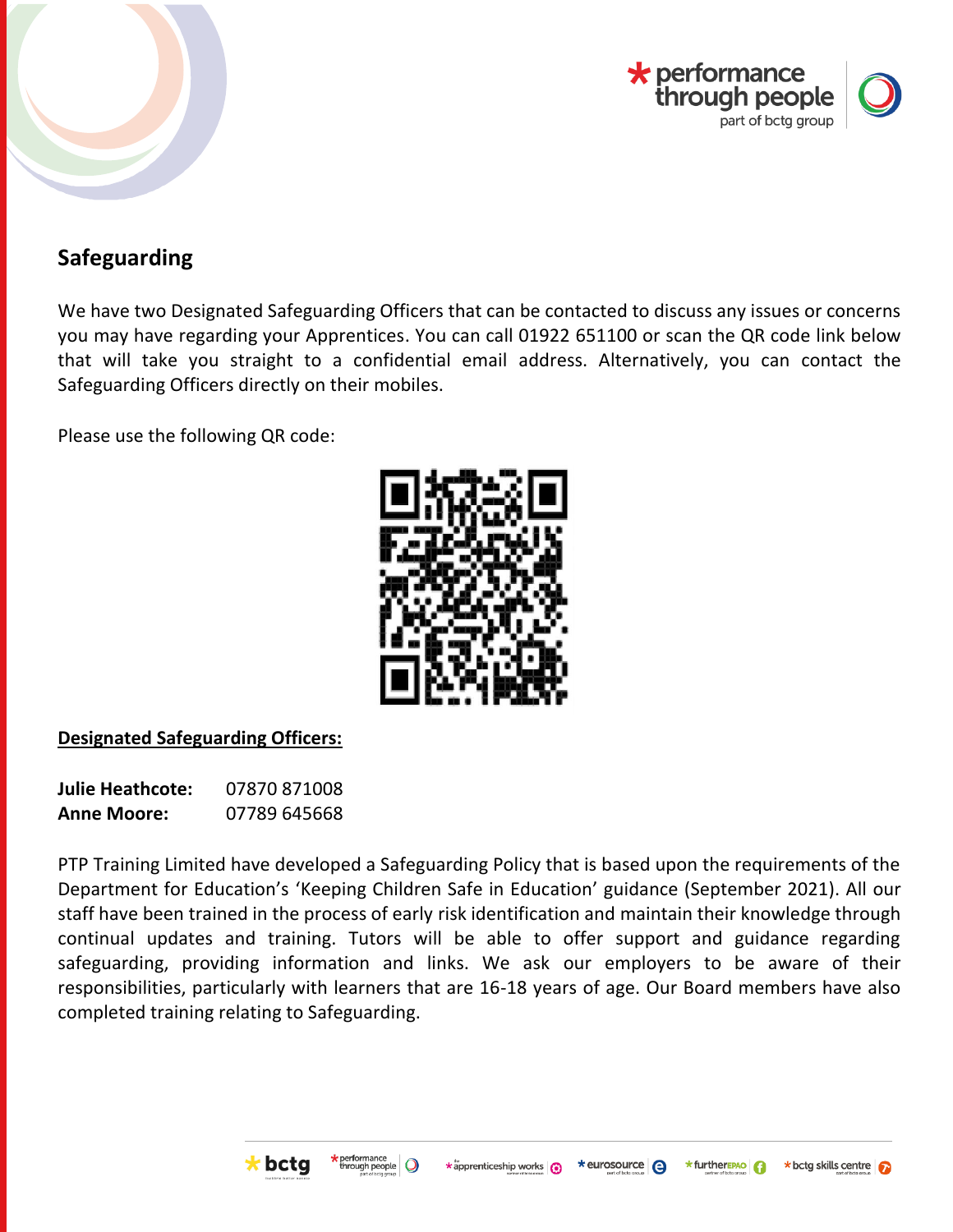



# <span id="page-6-0"></span>**Sexual Harassment**

Sexual harassment is unwanted behaviour of a sexual nature which violates your dignity, makes you feel intimidated, degraded, humiliated, or creates a hostile or offensive environment; younger Apprentices being particularly vulnerable to being pressured to behave in an inappropriate way. Together, we will support each Apprentice to monitor their behaviour. The Learning and Development Tutor will work with you to provide information relating to how early signs can be identified.

We understand that Apprentices achieve their best when they are safe, healthy, and secure, and we will work with you to ensure they have an environment that is conducive to their learning.

At induction, your Learning and Development Tutor will provide more information about safeguarding and how we will work with you.

# <span id="page-6-1"></span>**Wellbeing and Mental Health**

Poor mental health is a significant contributor to long term absence from work. It is important to promote good mental health and provide support for those staff that are experiencing mental ill health including anxiety and depression. Apprentices will have access to specific learning modules on our Virtual Learning Environment, *Canvas*, that explores these topics, which are in turn broadened in teaching and review sessions with their Tutors.



\*furtherEPAO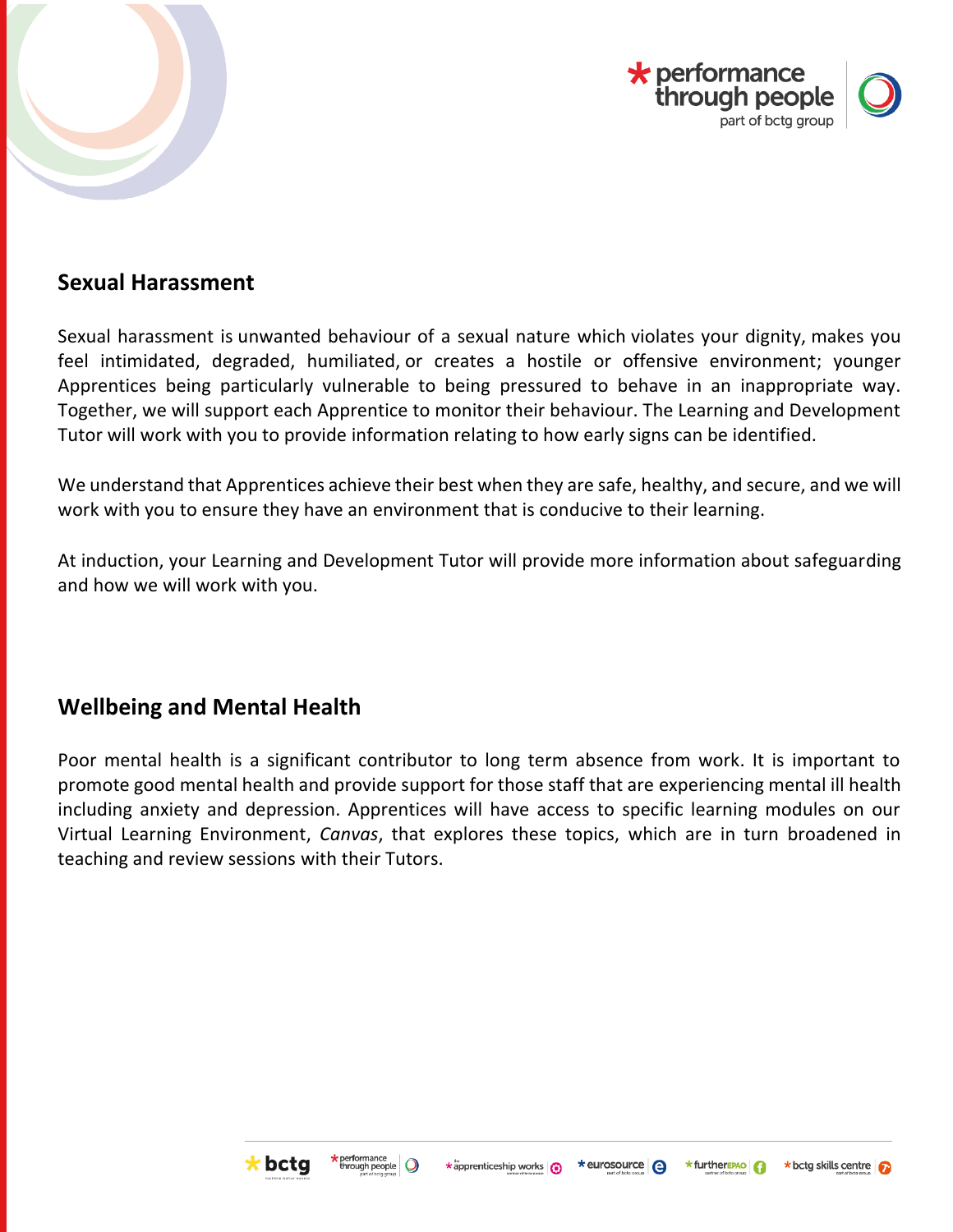



# <span id="page-7-0"></span>**British Values and Prevent**

We promote British Values in our teaching, the four key themes are:

#### **Democracy**

*A culture built upon freedom and equality, where everyone is aware of their rights and responsibilities.*

#### Rule of Law

*The need for rules to make a happy, safe and secure environment to live and work.*

#### Respect and Tolerance

*Understanding that we all do not share the same beliefs and values. Respecting the values, ideas and beliefs of others whilst not imposing our own on others.*

#### Individual Liberty

*Protection of your rights and the right of others you work with.*

The Prevent Duty is part of the Counter Terrorism & Security Act 2015. We are required to help prevent people being drawn into terrorism whether violent or non-violent, which can create an atmosphere conducive to terrorism and can popularise views which terrorists exploit. Apprentices will have a number of modules to work through online to learn more about this topic, they will also take part in group discussions and review sessions.

There is training available that you may find useful:

<https://www.elearning.prevent.homeoffice.gov.uk/edu/screen1.html>

<https://ct.highfieldelearning.com/>



\*eurosource **A** \* furtherEPAO

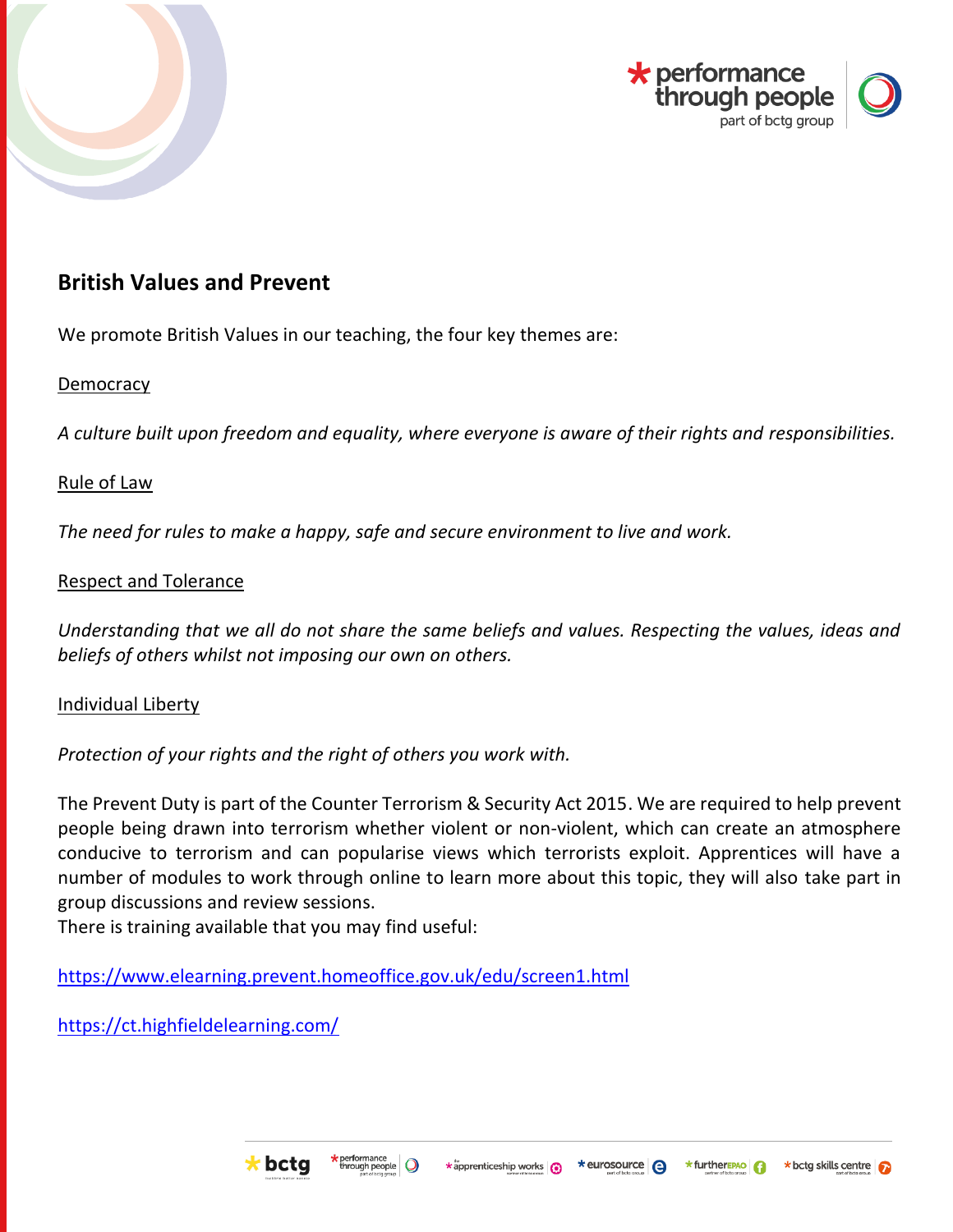



# <span id="page-8-0"></span>**Health and Safety**

When we start working with you, we complete a Company Pack, this will look at the following:

- Health and Safety and Safeguarding Policies
- Risk Assessment and Control
- Accidents, Incidents and First Aid
- Supervision, Training, Information, and Instruction
- Work Equipment and Machinery
- Personal Protective Equipment and Clothing
- Fire and Emergencies
- Safe and Healthy Working Environment
- General Health and Safety Management

Should there be any areas that require additional activity, an action plan is created and follow up is planned.

We monitor health and safety arrangements for those occupational areas that are high risk, such as engineering.

If PPE is required as part of the role function, we ask that this is provided by the employer as part of the apprenticeship.

We offer Health and Safety and First Aid courses as part of our commercial training, these can be found on our website at [http://www.ptp-training.co.uk/training-courses.](http://www.ptp-training.co.uk/training-courses) If you would like to discuss any of these, please contact our team on [info@ptp-training.co.uk](mailto:info@ptp-training.co.uk) or 01922 651100.



\*furtherEPAO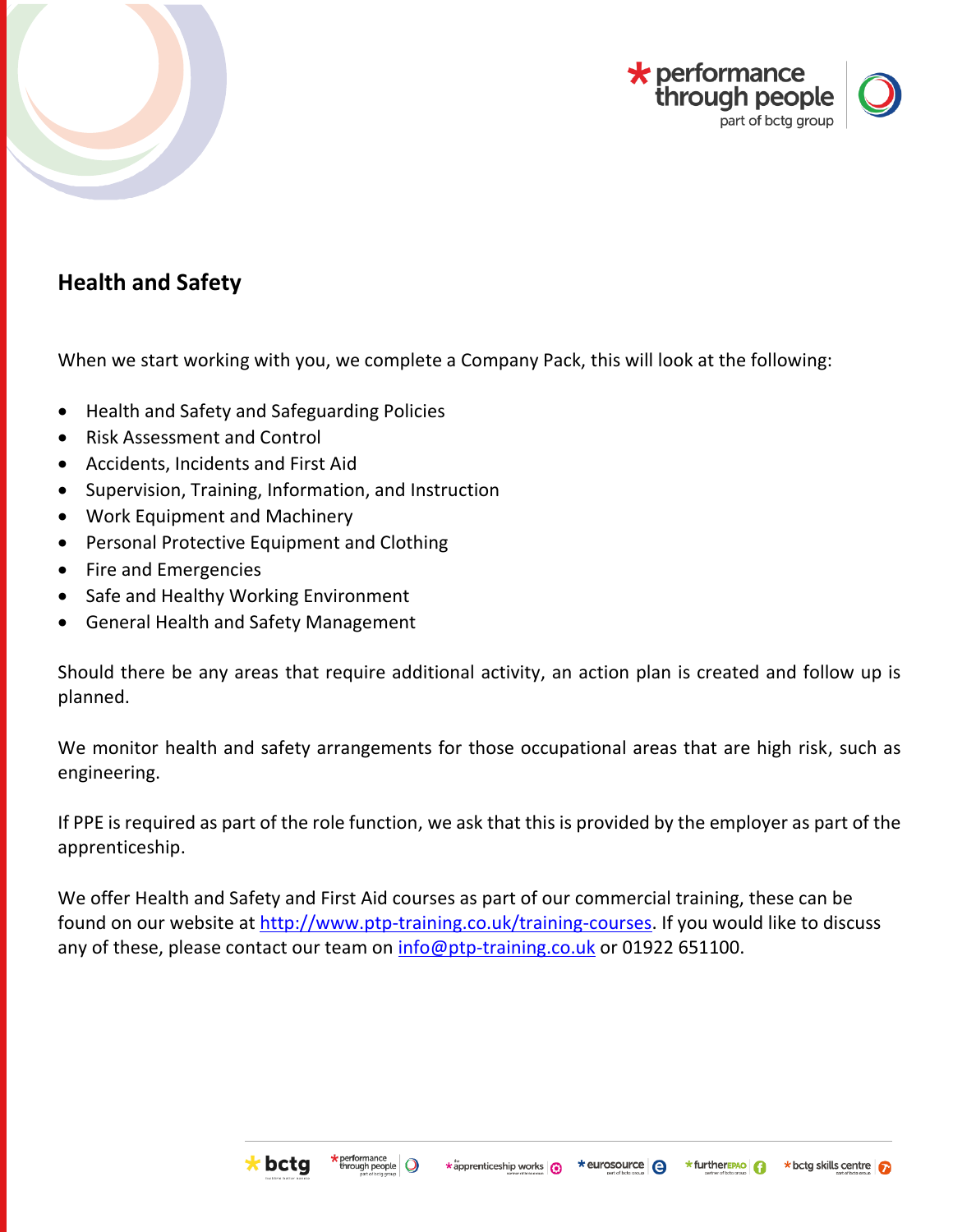



# <span id="page-9-0"></span>**The Role of a Mentor**

A mentor is asked to support each Apprentice, they will share their knowledge and experience, help develop them in their role, and provide guidance towards completion of their Apprenticeship and ultimate progression.

Mentoring is mutually beneficial; in that it develops both the Apprentice and the skills of the mentor. To be effective, a mentor will demonstrate to the Apprentice the value of hard work and application, how to overcome barriers, and what good behaviours are like in their role. A good mentor will create good communication, develop trust, and create confidence within the relationship.

The transition from a school environment into a workplace can be daunting if you are employing a 16– 18-year-old. In this instance, a mentor will provide significant support in the first 12 weeks of the Apprentice's working life. This is the time that is most important for the Apprentice to feel welcomed into the team and transition into a new system. The Learning and Development Tutor will be making regular contact, and teaching will start immediately.

The mentor will be asked to attend the progress reviews with the Learning Development Tutor and Apprentice to feedback on each aspect of their knowledge, skills, and behaviours, and how they are progressing. Any areas that require discussion relating to safeguarding will also be identified if appropriate.

We complete progress checks against the knowledge, skills, and behaviours learned via our e-portfolio and will ask that this is completed by the mentor and Apprentice at regular intervals during the programme to ensure learning is embedded; the frequency of which will be dependent on both the Standard being taught and the needs of the individual.



\*furtherEPAO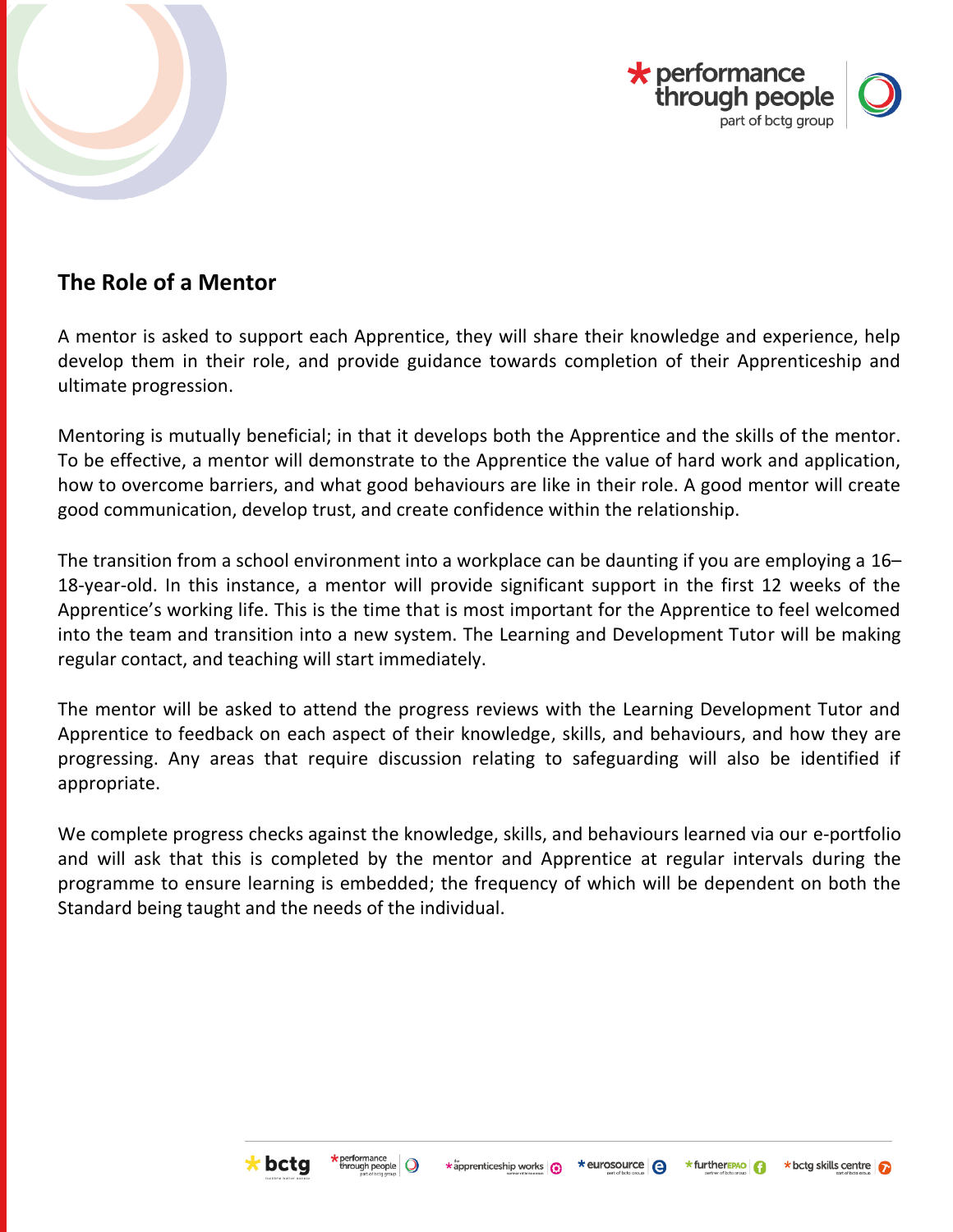



# <span id="page-10-0"></span>**20% Off-The-Job Training**

All Apprentices are required to complete 20% off the job training as part of their contracted paid hours. They are required to record completed hours on their e-portfolio; these are then checked by their Learning and Development Tutor. In some cases, HRMC have requested these records when auditing employers, therefore we maintain these records at every visit.

Off the job training is defined as learning which is undertaken outside of normal day-to-day working duties and leads towards the achievement of an apprenticeship and in sight of the Standards. This can include training that is delivered at the apprentice's normal place of work or at a PTP Training Centre.

#### This is what can be recorded as off the job training:

- Shadowing a work colleague
- Research towards your Apprenticeship/your work role
- Mentoring
- Job related projects
- Attending conferences/workshops
- Industry visits
- Induction
- Attending taught sessions online or in classrooms at the training centre
- 1:1 with your Learning and Development Tutor



\n`source` 
$$
^
$$
 *★* further **FAO**  $^$ \n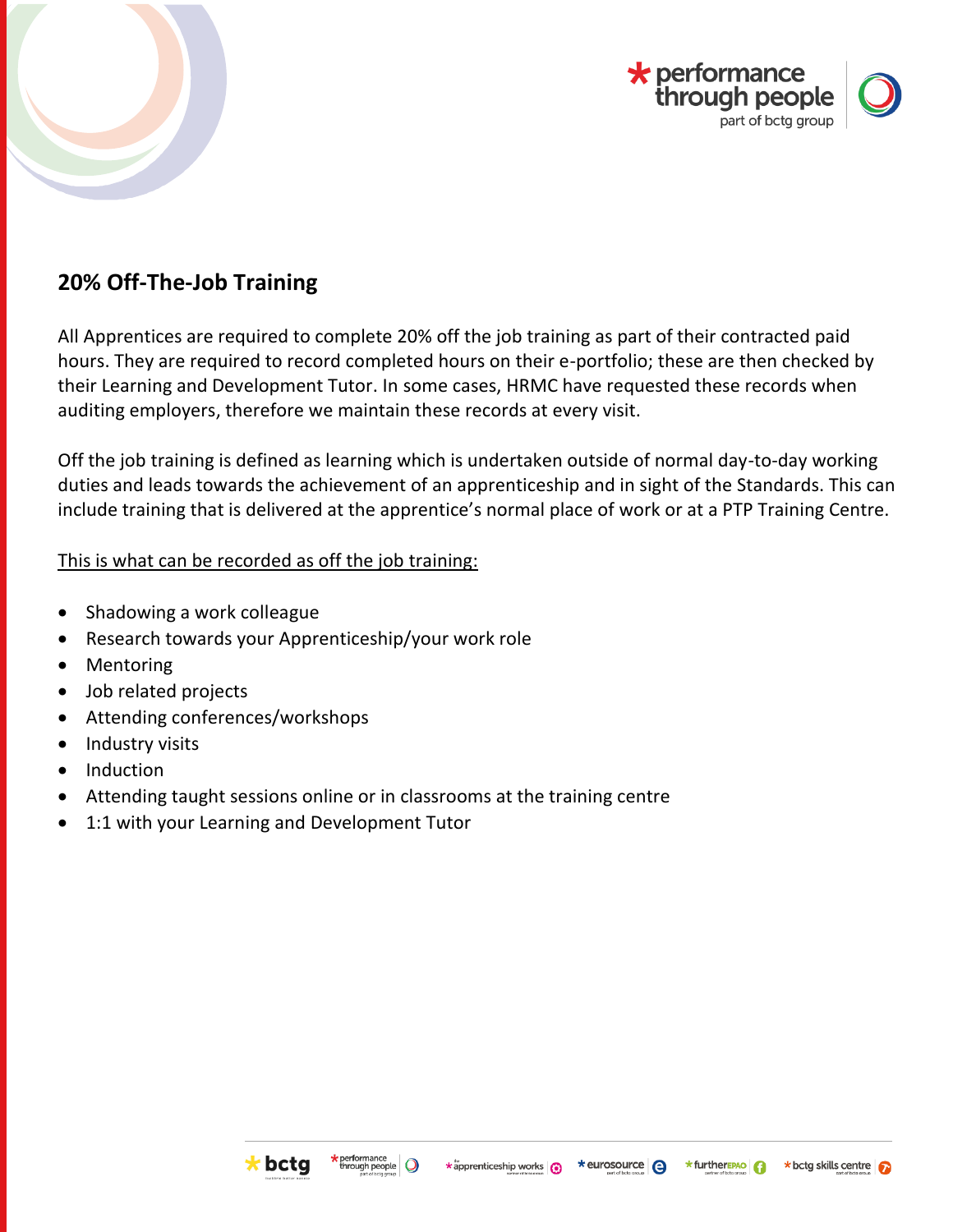



# <span id="page-11-0"></span>**End Point Assessment**

All Apprentices completing an Apprenticeship Standard are required to undertake an End Point Assessment (EPA). These assessments are carried out by an independent organisation at the end of the formal training process. Once the Learning and Development Tutor believes the Apprentice is ready and all mandatory elements of the apprenticeship have been completed, the Learning and Development Tutor will prepare a Gateway meeting. This meeting is attended by the Apprentice, Tutor, and employer, where they confirm that the Apprentice is ready and agree a date with the EPA organisation for assessment.

The EPA is a final assessment of the Apprentice's knowledge, skills, and behaviours and will determine whether they have passed their Apprenticeship.

The process of what the End Point Assessment will look like is detailed in the Assessment Plan for each Standard. Apprenticeship Standards are all different and will require different methods of assessment dependent upon the type of Apprenticeship and level.

The EPA can involve the following:

- Multiple Choice Tests
- Professional Discussions
- Workplace Observations
- A Portfolio of Work
- Assignment / Project
- **Observation**

There are Grades that can be awarded, again dependent upon the Apprenticeship Standard, ranging from Distinction, Merit, or Pass.





$$
\star \text{further}_{\text{B4T}} \big| \bigcirc
$$

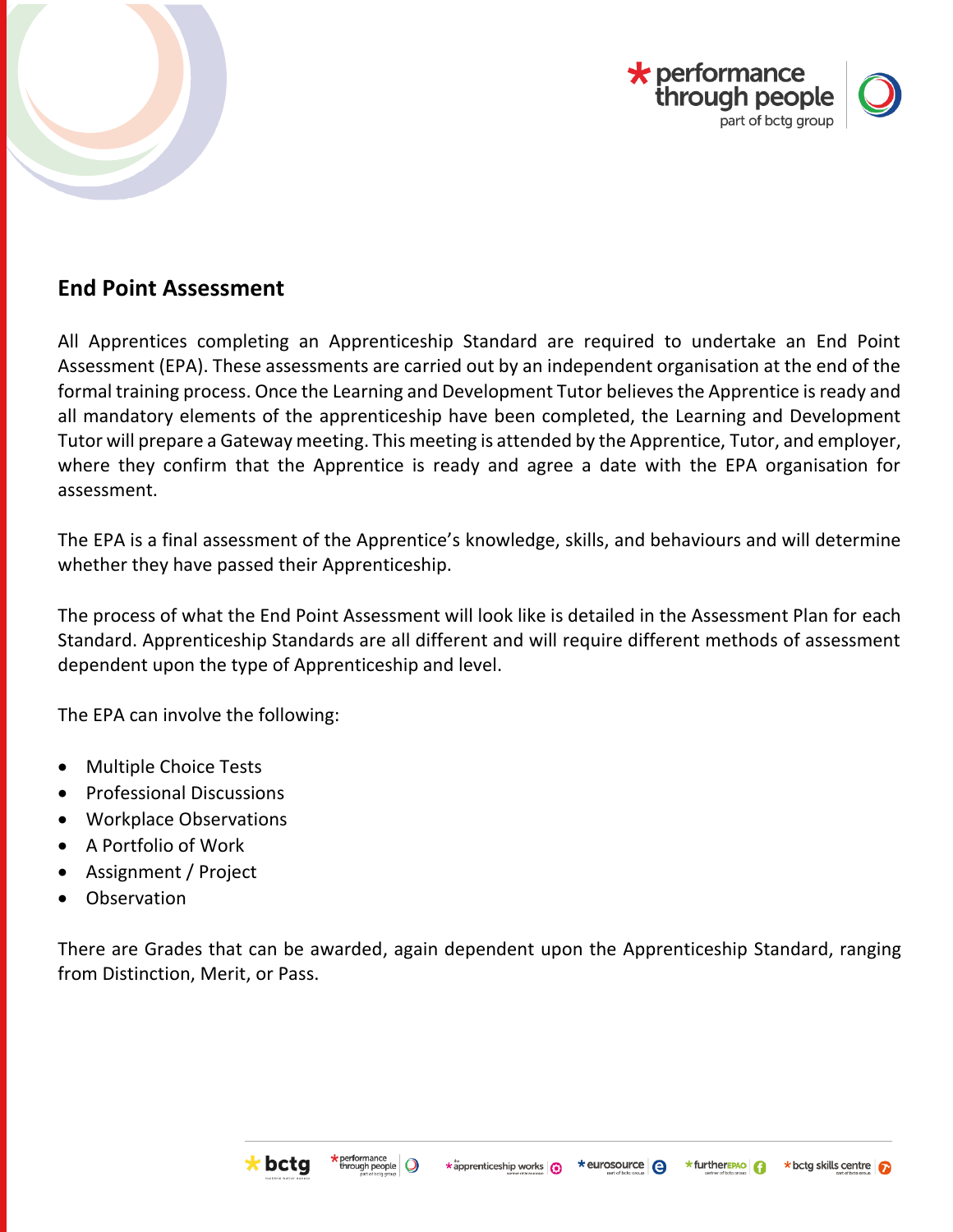



### <span id="page-12-0"></span>**Exams and Assessments**

All Apprentices are required to achieve the appropriate level of Functional Skill for the Apprenticeship Standard they are studying. They are required to work towards a higher level in English and maths unless they already hold the equivalent qualifications.

Apprentices will be required to sit examinations in controlled conditions in a suitable environment. This will be discussed with you when required. If necessary, arrangements will be made for the Apprentice to attend one of our training centres. However, if this is not possible, we will organise a suitable space with you on site.

# <span id="page-12-1"></span>**The Law and your Apprentice**

Employers should ensure that all learners have a wage slip on a weekly/monthly basis. <https://www.gov.uk/payslips>

All Apprentices should have a contract of employment outlining the key areas of the role. If you do not issue a contract, it is a legal requirement that you issue a statement of employment, which must be issued within 2 months of the Apprentice's start date. [https://www.gov.uk/employment-contracts-and](https://www.gov.uk/employment-contracts-and-conditions/written-statement-of-employment-particulars)[conditions/written-statement-of-employment-particulars](https://www.gov.uk/employment-contracts-and-conditions/written-statement-of-employment-particulars)

Apprentices must be paid at least the appropriate hourly rate of pay, receive holiday entitlement and the employer should ensure that the working time directive is followed for all Apprentices, which can change dependent upon a learner's age. [http://www.anapprenticeship.co.uk/your-rights](http://www.anapprenticeship.co.uk/your-rights-apprentice.html)[apprentice.html](http://www.anapprenticeship.co.uk/your-rights-apprentice.html)

You should follow your own company procedures regarding lateness and absenteeism, and disciplinaries should be dealt with using your company processes. We will notify you of any issues when attending training.



\*furtherEPAO